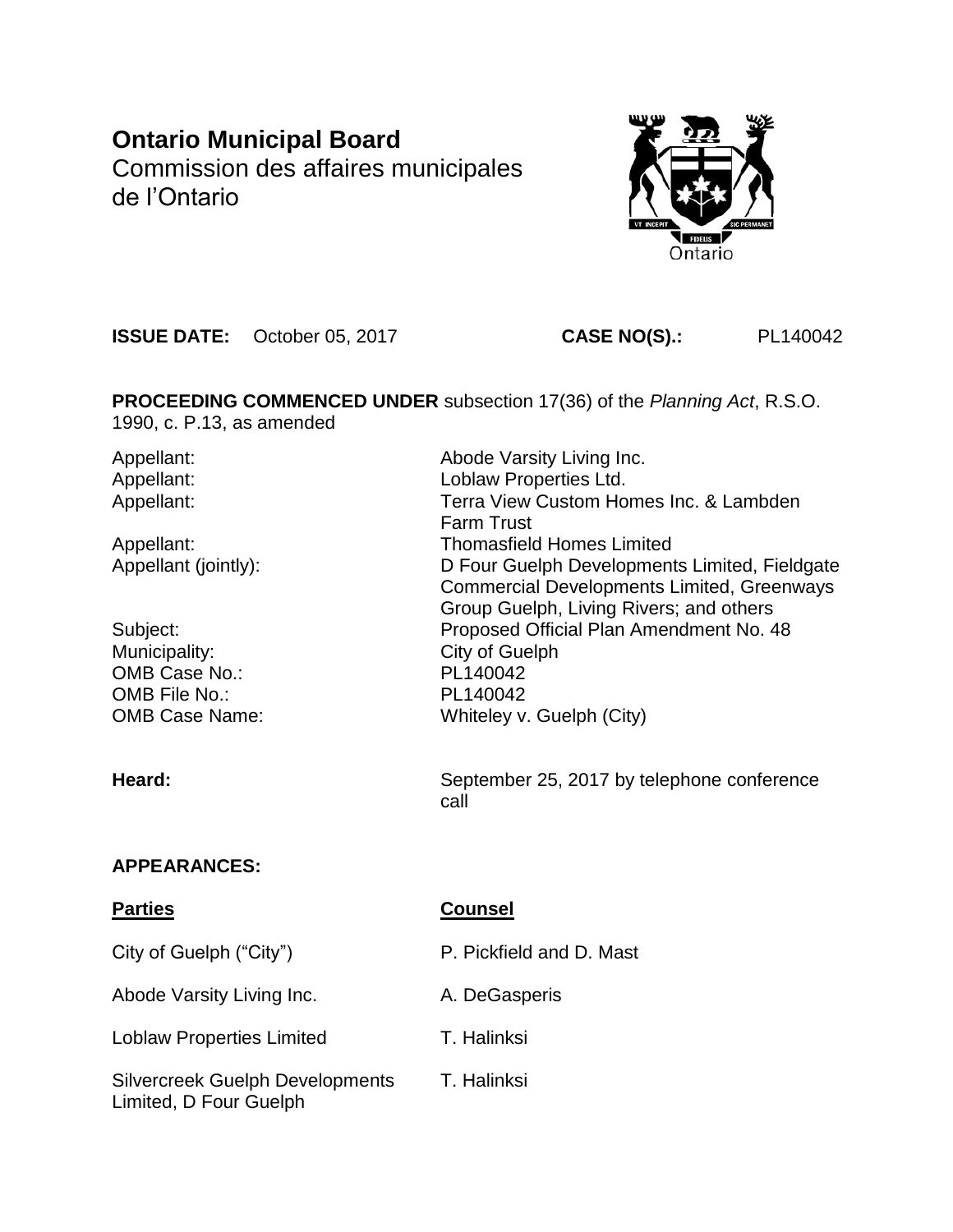Developments Limited, Fieldgate Commercial Developments Limited

| Dr. Hugh Whiteley                                                                                                                         | I. Flett     |
|-------------------------------------------------------------------------------------------------------------------------------------------|--------------|
| Laura Murr                                                                                                                                | I. Flett     |
| Herbert Neumann, Frank Cerniuk,<br>Sieben Holdings Limited, H and J<br><b>Produce Limited McEnery Industry</b><br>Limited (Neumann Group) | S. Kaufman   |
| Lambden Farm Trust                                                                                                                        | S. Kaufman   |
| <b>Thomasfield Homes Limited</b>                                                                                                          | K. Thompson  |
| Southedge Ltd. and 2298667 Ontario<br>Inc.                                                                                                | K. Thompson  |
| <b>Grand River Conservation Authority</b>                                                                                                 | M. McCluskey |

# **MEMORANDUM OF ORAL DECISION DELIVERED BY DAVID L. LANTHIER ON SEPTEMBER 25, 2017 AND ORDER OF THE BOARD**

#### **PRELIMINARY**

[1] By Order dated July 10, 2017, Member Taylor directed that this Settlement Hearing be scheduled on this date to address the "housekeeping phase" of the proceedings, and provided related directions for the filing of materials and also addressing the matter of the form of draft Procedural Order ("PO").

[2] The Board thereafter received the written materials including the Affidavit of Melissa Castellan Aldunate, a land use planner, sworn September 15, 2017, with a number of exhibits and supporting materials (Volume 2 of the three volumes was received in electronic format for the hearing). For the purposes of this hearing, the Board has reviewed Ms. Aldunate's CV and her qualifications and recognizes Ms. Aldunate as an expert planner qualified to provide planning opinion evidence.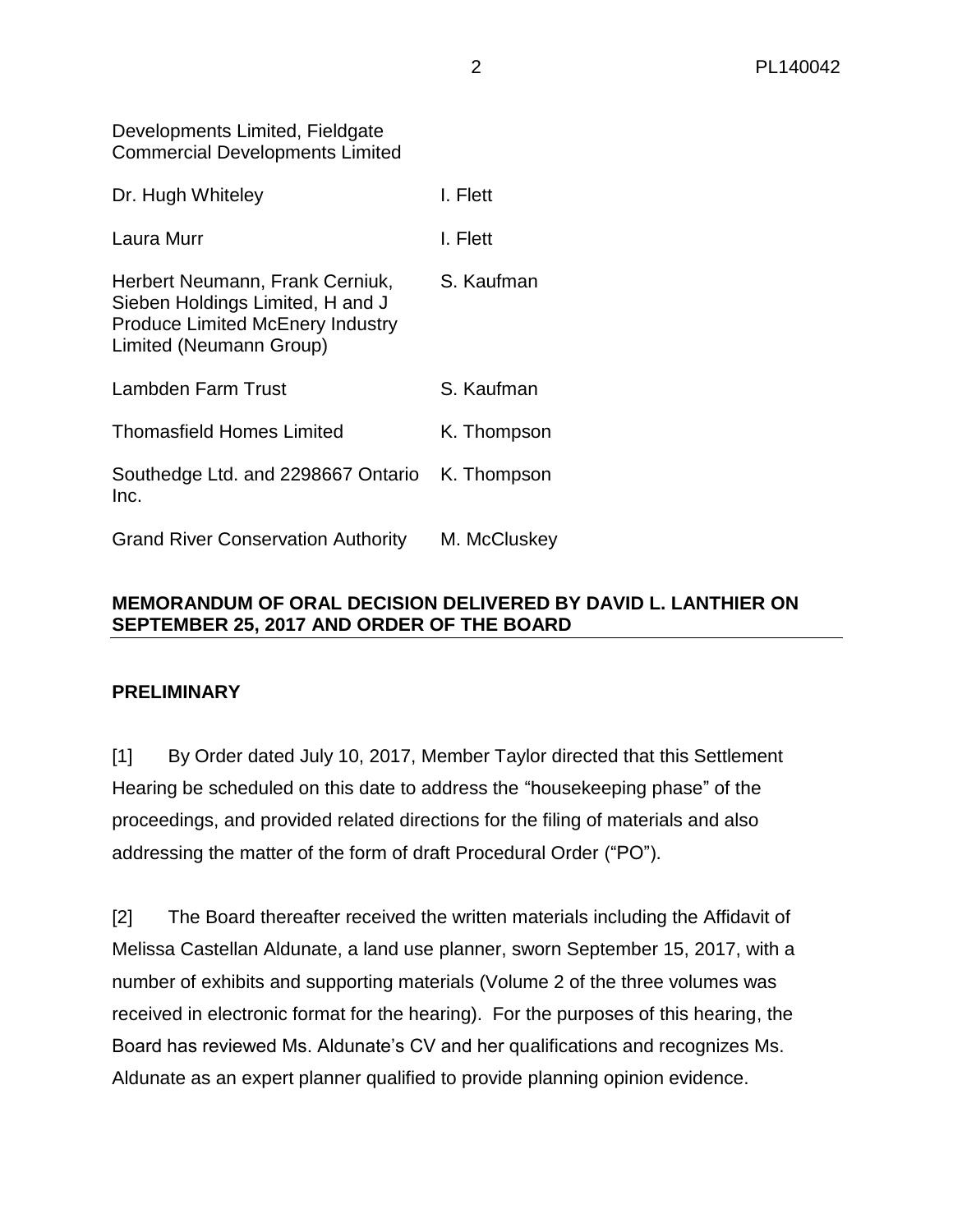[3] The overall goal of this Settlement Hearing was to present an updated version of Official Plan Amendment Number 48 ("OPA 48") which would collectively address a number of the appeals, parse out those remaining appeal matters to be addressed in subsequent hearings, and allow for the final implementation of the reviewed, updated and modified OPA arising from the various processes and proceedings which precede this date.

[4] In the course of this hearing, a further deferred issue relating to one contested section of OPA 48 was addressed dealt with, and the parties also again addressed the final form of the PO.

#### **SUMMARY OF THE FINAL AND COLLECTED MODIFICATIONS TO OPA 48**

[5] The Board had the benefit of the supporting affidavit planning evidence from Ms. Aldunate and has reviewed the thorough, detailed and annotated version of the submitted OPA 48 complete with additional commentary, and the colour coded detail setting out the background to the revisions and modifications to OPA 48. The annotated modifications reflect the grouped changes arising from three different aspects of the proceedings:

(a) One group of changes arises from the settlement of the appeals by Dr. Hugh Whiteley and Thomasfield Homes Limited, as well as the two prior Orders of the Board implementing the settlement. There was a settlement of certain aspects of the appeal by Dr, Whiteley approved by the Board in the decision issued November 20, 2015 (the "Whiteley Settlement"). These changes also reflect a settlement of the Thomasfield Homes Limited appeal approved by the Board in the decision issued July 10, 2017 (the "Thomasfield Settlement");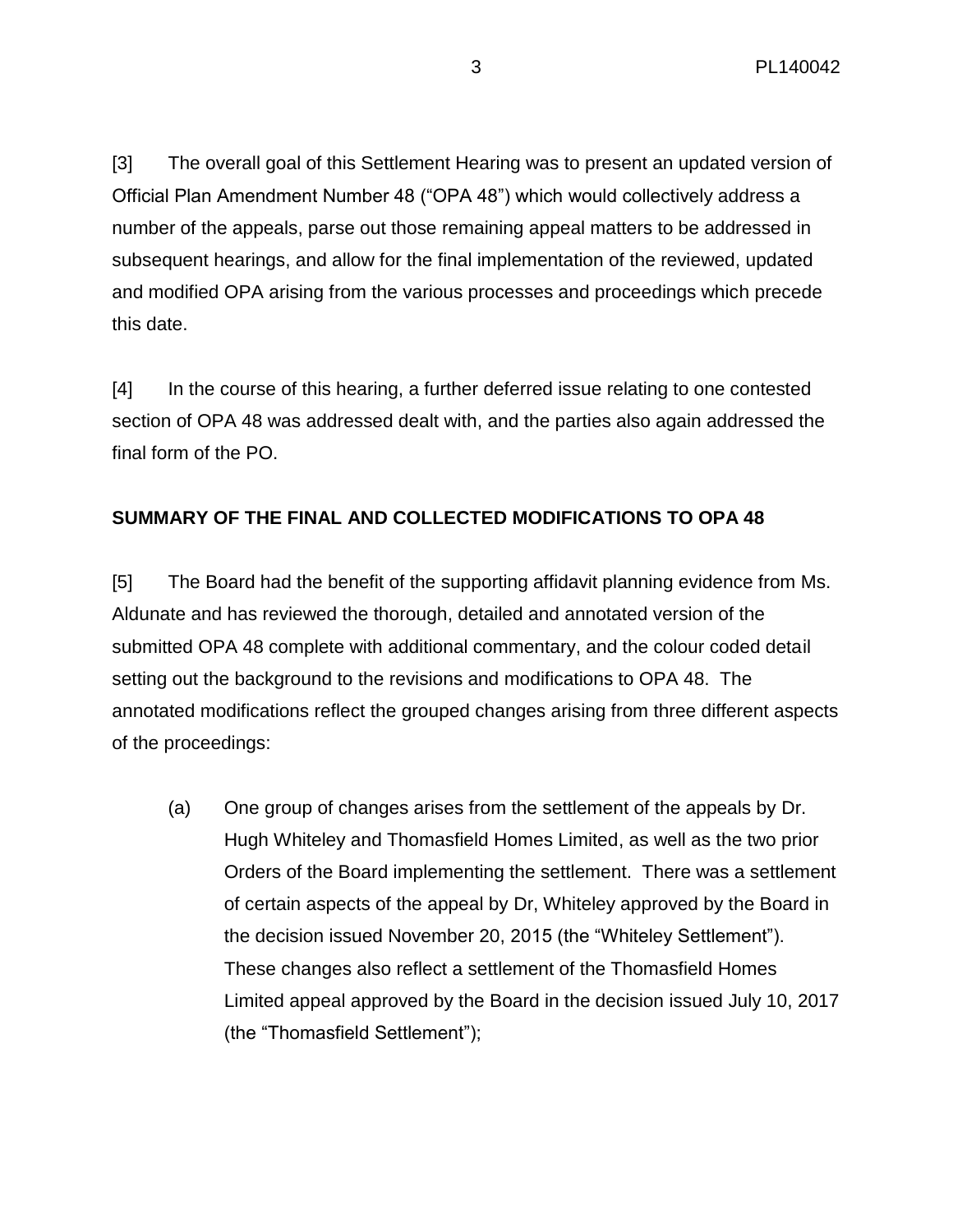- (b) The second grouping of modifications to OPA 48 arise from the settlement of certain aspects of the appeal by Loblaw Properties Limited (the "Loblaw Settlement") now presented to the Board for review and approval in this Settlement Hearing;
- (c) The third grouping of modifications to OPA 48 within the presented draft, incorporate a number of administrative and housekeeping modifications incorporating Council and Board approved decisions, as well as minor edits relating to grammar, spelling, numbering sequences and other drafting and housekeeping adjustments. All other components of OPA 48, as presented remain as they were approved by the Ministry of Municipal Affairs and Housing ("Ministry") on December 11, 2013.

[6] Save and except for those two issues addressed below, all parties were in agreement to the presentation of the proposed settlement as to OPA 48. A representative of the Ministry was not in attendance at the Settlement Hearing but had advised the Board that it had reviewed all of the materials filed and took no position on the request for the approval of those portions of OPA 48 provided for in the settlement documentation.

# **REMAINING SITE-SPECIFIC and POLICY-SPECIFIC APPEALS**

[7] In the event the Board is to approve the proposed form of OPA 48 as presented at this "Housekeeping Settlement", it is understood that there would remain four additional appeals which have been parsed out from the appeals within the proceeding. They are as follows:

(a) The hearing of the remaining site-specific issues in the appeal filed by Dr. Whiteley as it relates to the lands owned by the Grand River Conservation Authority and located at Pioneer Trail and Niska Road in the City ("the Remaining Whiteley Appeal"). A hearing date has already been set by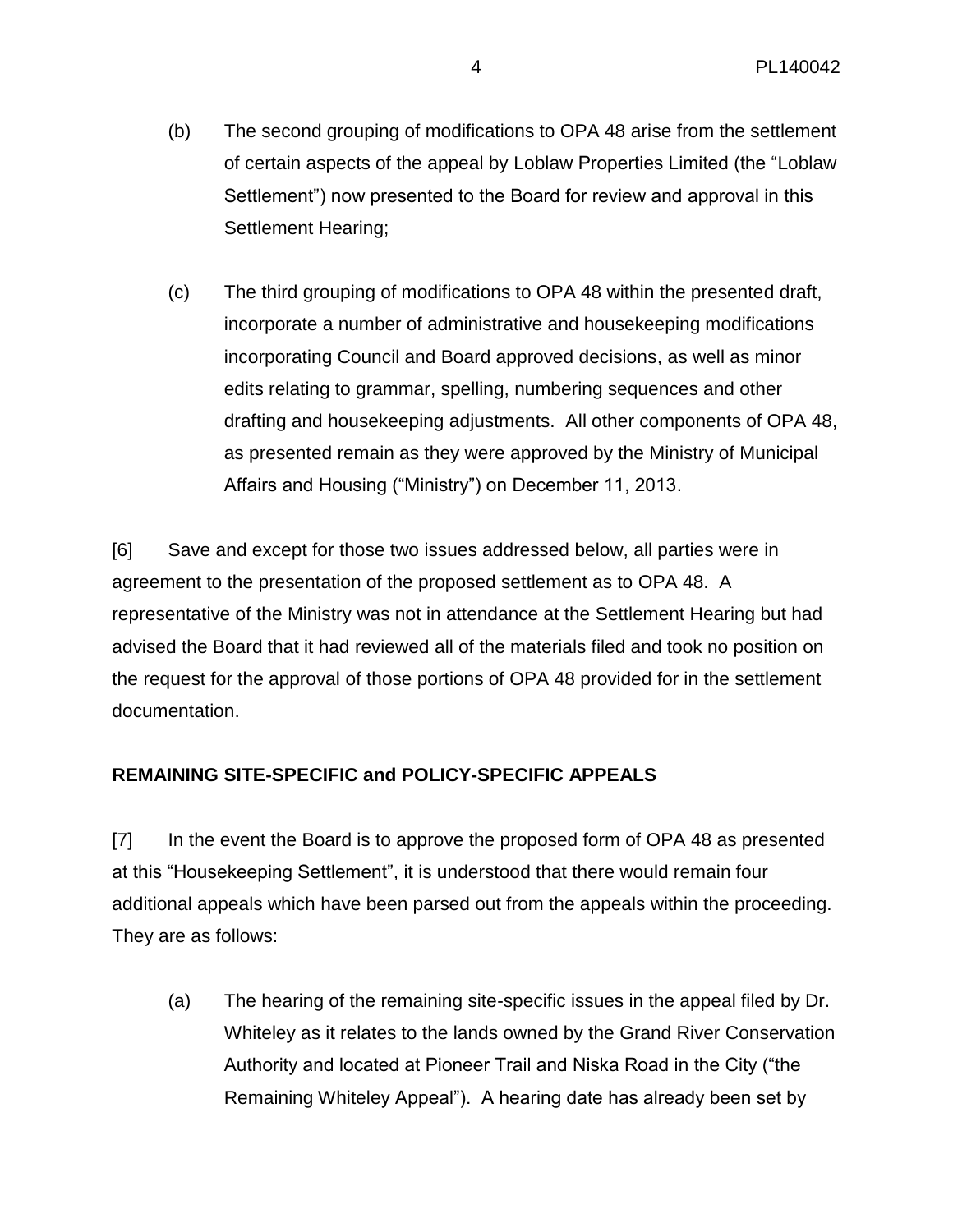Member Taylor in his decision of July 10, 2017, to commence on March 12, 2018.

- (b) The hearing of the site-specific appeals remaining, and excepted from, the Loblaw Settlement presented to the Board in today's Settlement Hearing, applying to a number of municipal properties as identified in the Minutes of Settlement filed in support of the Loblaw Settlement ("the Remaining Loblaw Appeal");
- (c) The hearing of site-specific appeals relating to properties owned by Silvercreek Guelph Developments Limited, D Four Guelph Developments Limited and Fieldgate Commercial Developments Limited and located at 35 and 40 Silvercreek Parkway South ("the Remaining Silvercreek Parkway Appeals").
- (d) The hearing of one outstanding policy-specific appeal relating to the appeal by Abode Varsity Living Inc. as it relates to the addition of policies to encourage purpose-built student housing ("the Remaining Abode Appeal")

(Collectively, these four remaining appeals can be referred to as "the Remaining Appeals")

# **ADDITIONAL DEFERRED POLICY – s. 7.3.7 – RECREATION, PARKS AND CULTURE STRATEGIC MASTER PLAN – DEFERRED MOTION**

[8] In the course of the Settlement Hearing, there was one outstanding issue which the City and Dr. Whiteley had not resolved and which gave rise to the need for a further hearing. This was the singular matter within the proposed settlement about which there was not full agreement. This relates to opposition from Dr. Whiteley in relation to Item 48, section 7.3.7 of OPA 48. It is Dr. Whiteley's position that this section of the Official Plan ("OP") within OPA 48 attempts to improperly introduce the City's Recreation, Parks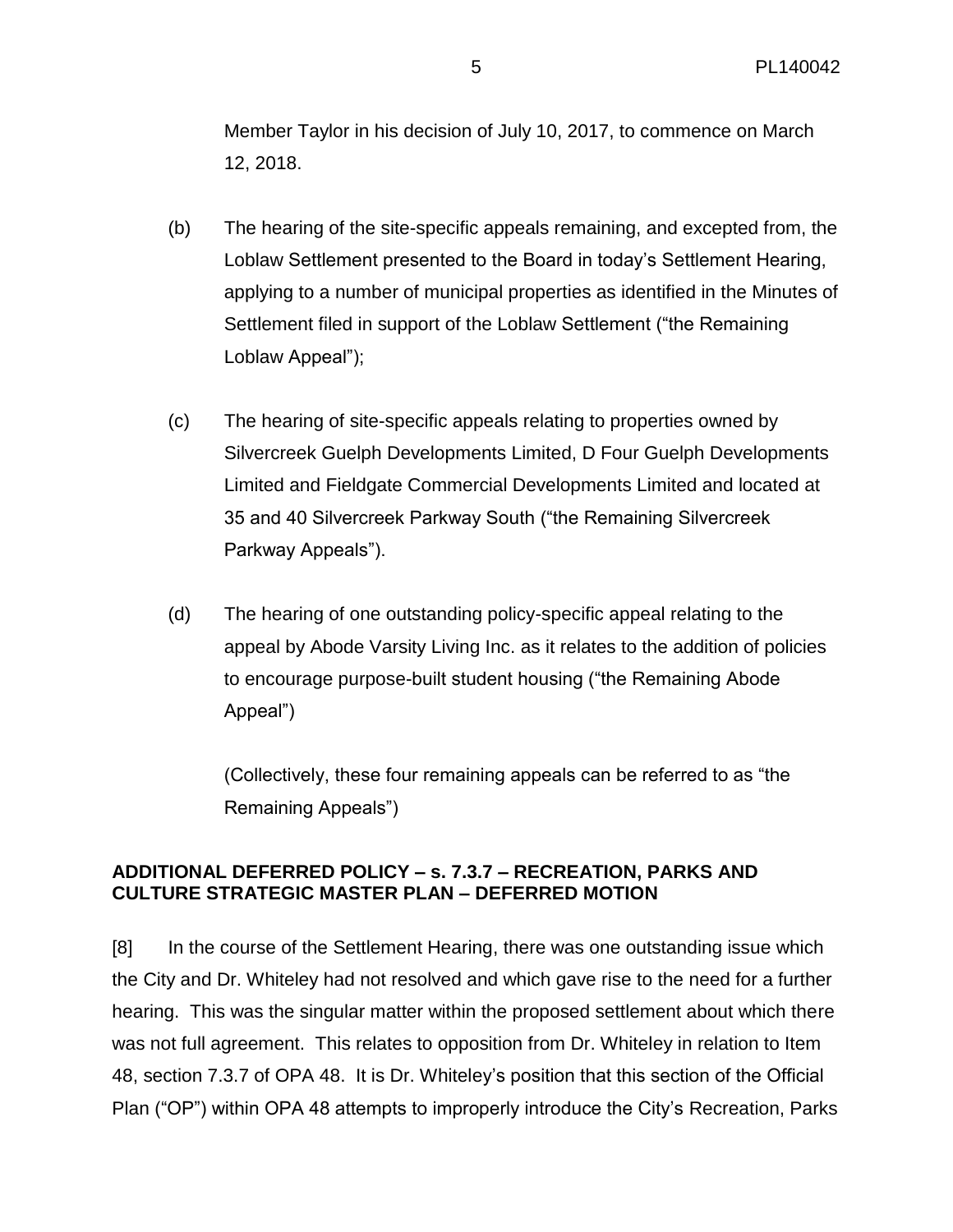and Culture Strategic Master Plan ("RPC Strategic Master Plan") within the policies of the OP but without the proper approval and adoption of the Plan or the benefit of proper and complete public review and consultation.

[9] The City's position is that the RPC Strategic Master Plan has been appropriately adopted and incorporated into the OP to be referenced for future use and guidance.

[10] In the course of submissions, on this point, it is clear that there is also a matter of *issue estoppel*. The City takes the position that the Whiteley Settlement in November 2015 was intended to resolve all outstanding matters, other than those site specific matters in the Remaining Whiteley Appeal and as such, Dr. Whiteley is now estopped from raising this challenge to the wording of Item 48, s. 7.3.7 of OPA 48.

[11] It does not appear to the Board that there is any dispute that the RPC Strategic Master Plan is intended to be applied for guidance within the OP and implemented to ensure that the goals and objectives are being achieved, but it does appear that there may be legal and/or procedural issues relating to the adoption of the RPC Strategic Master Plan. Unfortunately, as the parties did not turn their minds to this for the purposes of this Settlement Hearing, no material was prepared or provided and the Board has insufficient information and material to determine the threshold question of *issue estoppel*, or to resolve these outstanding issues.

[12] Accordingly the preliminary threshold issue as to whether Dr. Whiteley is estopped from objecting to this section of OPA 48 on the basis of the Whiteley Settlement and the issue of whether Item 48, s. 7.3.7 of OPA 48 should be amended or benefit from further formalities of adoption and resolution (or the completion of public consultation processes) and such other related issues relating to that section which Dr. Whiteley wishes to raise must be determined by Motion. Dr. Whiteley is accordingly directed to file the appropriate Motion on this issue before the Board on or before **Tuesday, November 21, 2017**. The City will respond in according to the Board's *Rules of Practice and Procedure*. The Motion may be heard by way of Telephone Conference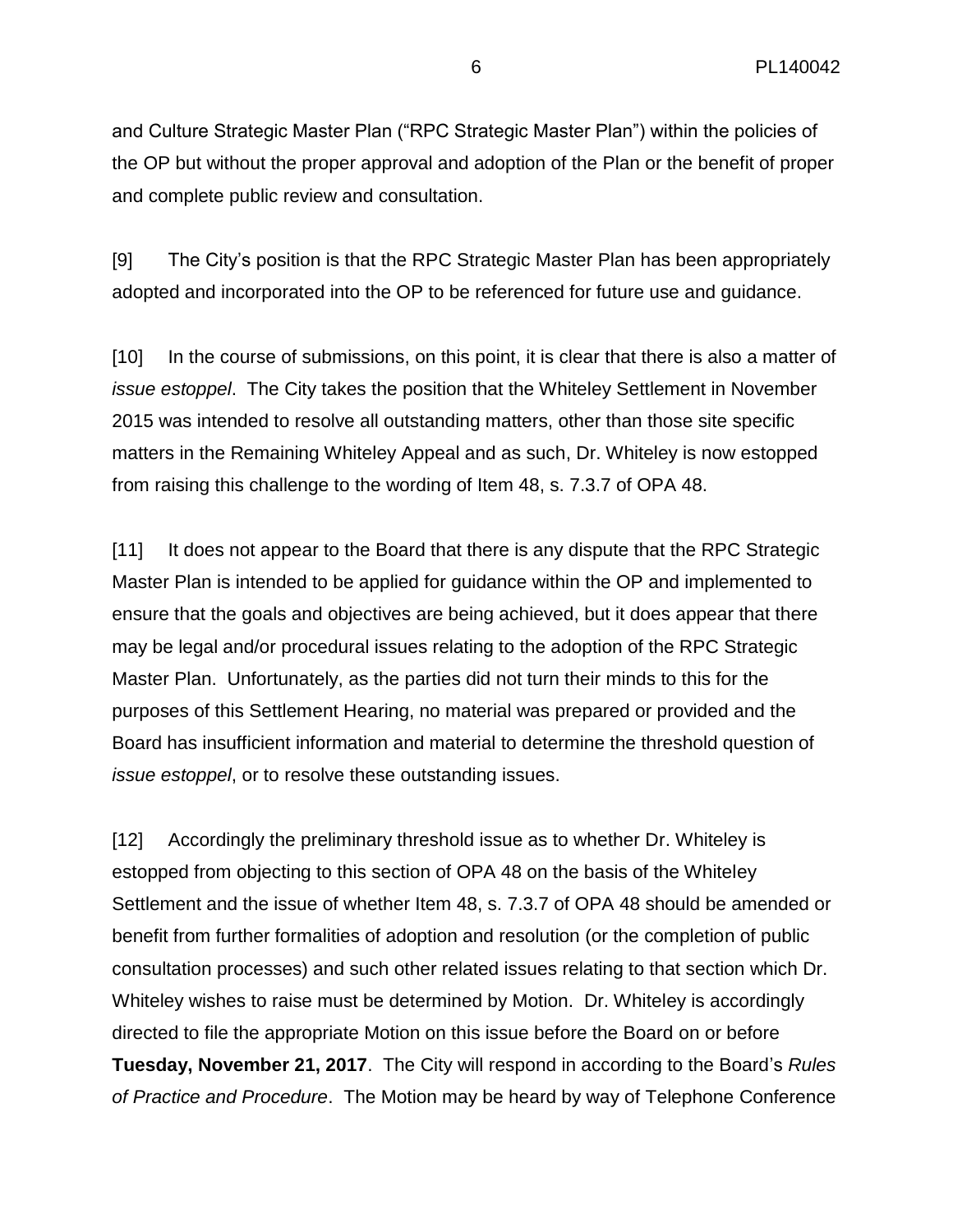Call ("TCC") on a date to be determined by the Board. Depending upon the manner in which the threshold estoppel issue is decided the presiding panel at the hearing may adjudicate the issue or alternatively defer the policy-specific issue to be dealt with upon *viva voce* evidence at the hearing of the Remaining Whiteley Appeal. I am not seized in relation to this Motion.

[13] As a result of this additional policy-specific matter to be deferred in relation to OPA 48, it was confirmed that the form of the draft PO initially presented to the Board would reflect the fact that this additional issue relating to Item 48, section 7.3.7 of OPA 48 would be deferred to be subsequently dealt with in due course. The draft PO has now been revised and accordingly, the Board will withhold its order only with respect to Item 48, Policy 7.3.7 of OPA 48, subject to the outcome of the Motion to be brought. Otherwise the policies and schedules of OPA 48, as modified in accordance with the policies and schedules, are to be approved and deemed to come into full force and effect on the date of issuance of this Order.

# **PROCEDURAL ORDER**

[14] The draft PO as submitted to the Board, and to be issued in accordance with the provisions below, provides for the manner in which the four Remaining Appeals are to proceed, as well as the additional issue to be addressed by way of Motion. The parties have advised the Board that the draft PO presented at this Settlement Hearing is in approved form save and except for Issue 1 in the Niska Road Lands Phase (the Remaining Whiteley Appeal). This issue involves the City, Dr. Whiteley and Grand River Conservation Authority.

[15] Accordingly, the issuance of the PO shall be deferred until such time as those three parties have had the opportunity to resolve the wording of that Issue 1. The parties shall cooperate to confirm the final form of this Issue on or before November 6<sup>,</sup> 2017 and provide the final draft of the PO for approval and issuance. In the event that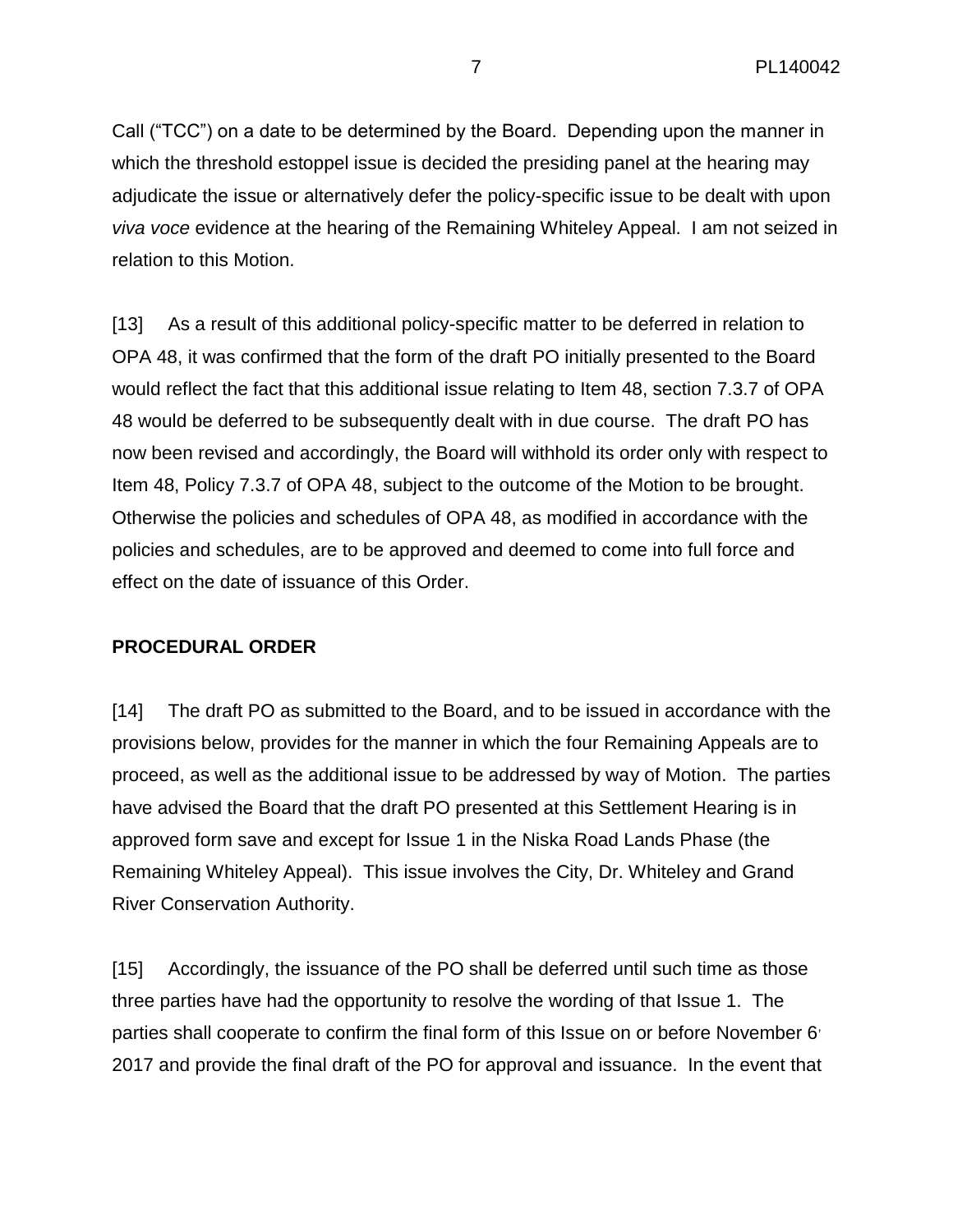the parties are unable to resolve this remaining issue relating to the PO, the City shall contact the Board to obtain a TCC with the Board to resolve this remaining issue.

[16] The draft PO filed as Exhibit B to the Affidavit of Ms. Aldunate shall accordingly issue, subject to the resolution of Issue 1 on page 12, Attachment 3 of the PO.

#### **PLANNING EVIDENCE AND APPROVAL OF SETTLEMENT**

[17] In support of the Settlement, the Board has reviewed the supporting affidavit material and the Exhibits, which include the Minutes of Settlement with Loblaw Properties Limited. There was no opposition to the proposed settlement save and except as set out above, which issue is deferred to be dealt with at the Motion.

[18] Ms. Aldunate has provided her expert planning opinion specifically with respect to the Loblaw Settlement and opines that the settlement upholds the policy directions approved by the City and provides clarity and consistency of language with respect to the urban design policies and community mixed-node policies and associated land use designations. The Board accepts this uncontroverted evidence and having reviewed the Minutes of Settlement and those modifications to OPA 48 flowing from the Loblaw Settlement, the Board finds that these changes represent good planning.

[19] The Board also agrees and accepts Ms. Aldunate's planning opinions regarding OPA 48 as it has been presented to the Board for approval and which contains those modifications and amendments summarized in paragraph [3] above. Ms. Aldunate opines that the modified form of OPA 48 is consistent with the Provincial Policy Statement 2014, and conforms to the Growth Plan for the Greater Golden Horseshoe 2017. Although the City will be undergoing its further conformity exercise under its municipal comprehensive review, as it will now be in force, OPA 48 supports the City's Growth Plan 2006 as it was approved by OPA 39. As well it: (a) upholds the policy directions established through the background studies to the OP update; (b) maintains the approved policy framework and land use designations for site-specific City Council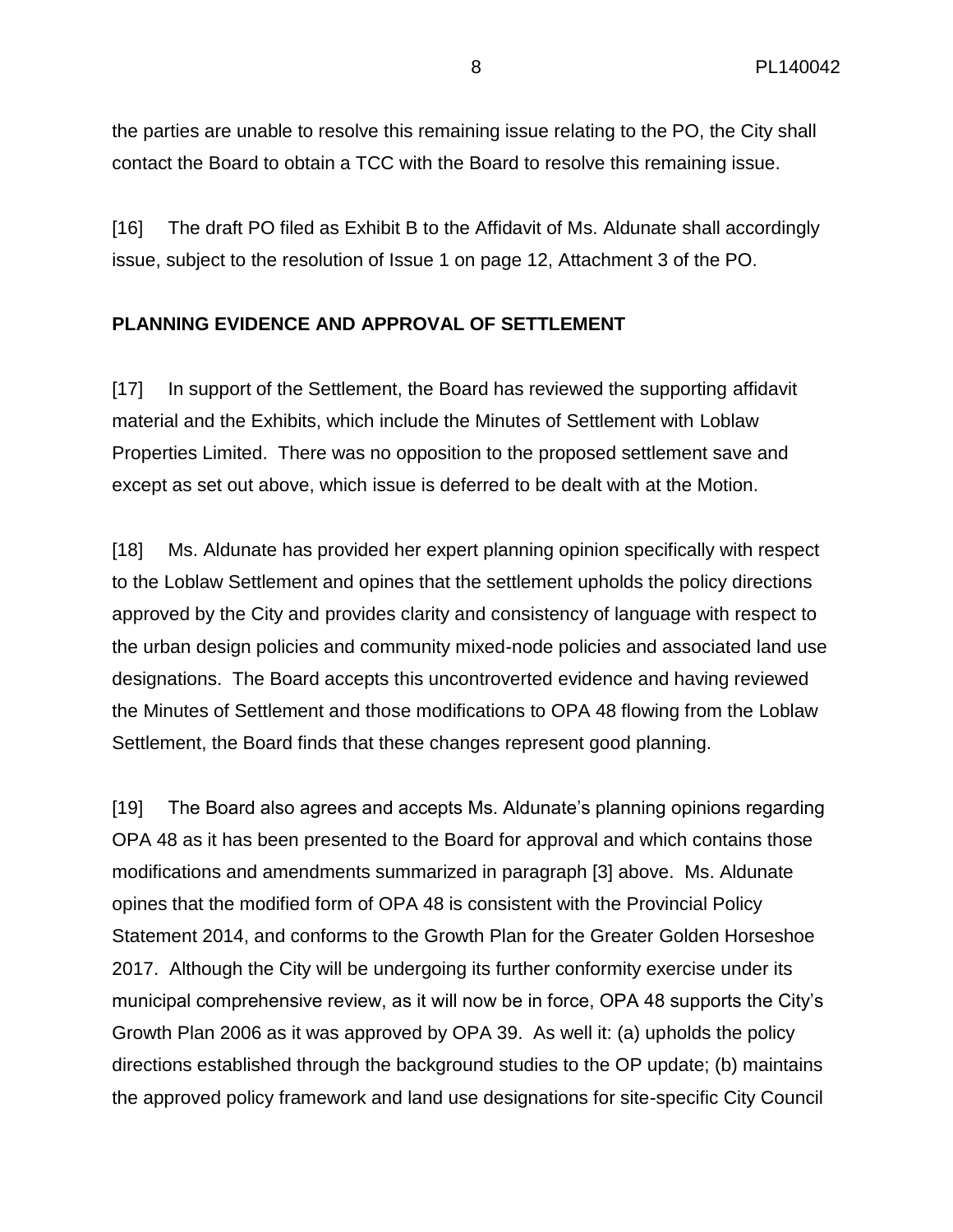approved Official Plan amendments and Board decisions; and (c) is consistent with the Council and Board approved amendments and decisions as further outlined above.

[20] The Board further agrees that the final form of OPA 48 as presented provides improved clarity, consistency and legibility as it finally will bring into force those policies after the extended period of review, appeals, and modification.

[21] As such, the Board accepts Ms. Aldunate opinion and recommendations that OPA 48 represents good planning, is in the public interest and should be approved. As the Board has been advised, OPA 48 as now approved through the Order of the Board will be in place as a single consolidated version.

[22] For the reasons indicated herein, the Board also finds that it is appropriate that those remaining site-specific and policy-specific issues and matters referred to in paragraph [5] of this Decision (and the matter of the Motion relating to Item 48, Section 7.3.7 of OPA 48), be deferred to be dealt with by the Board in accordance with the terms of the draft PO to be implemented as part of this Settlement. The compartmentalizing and deferral of these separate issues in this manner represents good planning processes, which will avoid any further delay in the final approval of the remaining substantial balance of OPA 48 intended by the parties.

# **ORDERS**

- [23] The Board accordingly Orders as follows:
	- (1) The appeal of Official Plan Amendment No. 48 to the City of Guelph Official Plan (OPA 48) by Loblaw Properties Limited is allowed in part, in order to give effect to the following modifications set out in paragraph [23](2) of this Order.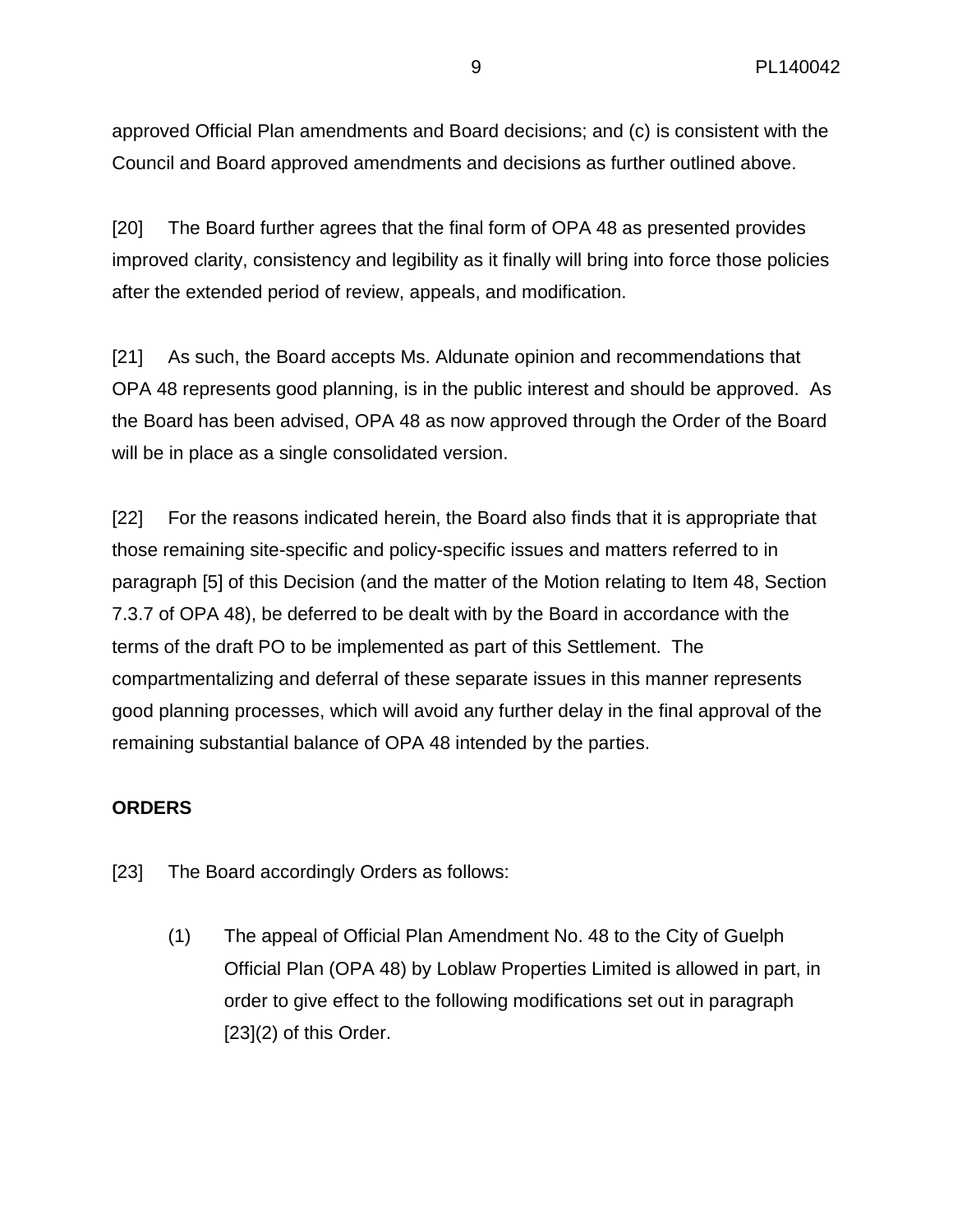- (2) OPA 48 is hereby modified , as shown in the modified version of OPA 48 provided in Exhibit "E" to the Affidavit of Melissa Castellan Aldunate sworn September 15, 2017 (hereinafter "Exhibit E"), by
	- a. Adding the following definition of "Main Street Area" to the glossary

"Main Street Area – a pedestrian oriented commercial or mixed-use area centred on a public street, private road or internal driveway or private street that provides a focal point for surrounding neighbourhoods."

- b. Implementing modifications, as shown in Exhibit "E", to the following sections of OPA 48: 3.11.3; 3.11.4; 5.8.11; 8.2.11; 8.6.14; 8.8.1 ii), iv), and v); 8.10.3 iii); 8.12.1; 8.13.3; 8.20.1; 9.4.2.13; and 9.4.4.13.
- c. Deleting the following policies: 8.12.6 and 9.4.2.7
- (3) The policies and schedules of OPA 48, as modified in accordance with the policies and schedules attached in Exhibit "E", are hereby approved, and are deemed on the date of issuance of this Order to come into full force and effect, subject to paragraph [23](4) of this Order, and with the exception of the following specific policies as they apply to the following specific geographic locations in the City of Guelph, to be addressed at subsequent phases of the hearing in this matter:
	- a. The land use designation for the lands owned by the Grand River Conservation Authority and located at Pioneer Trail and Niska Road in Guelph with the legal description PT LT 13 CON 5 Puslinch PT 1, 61R1483;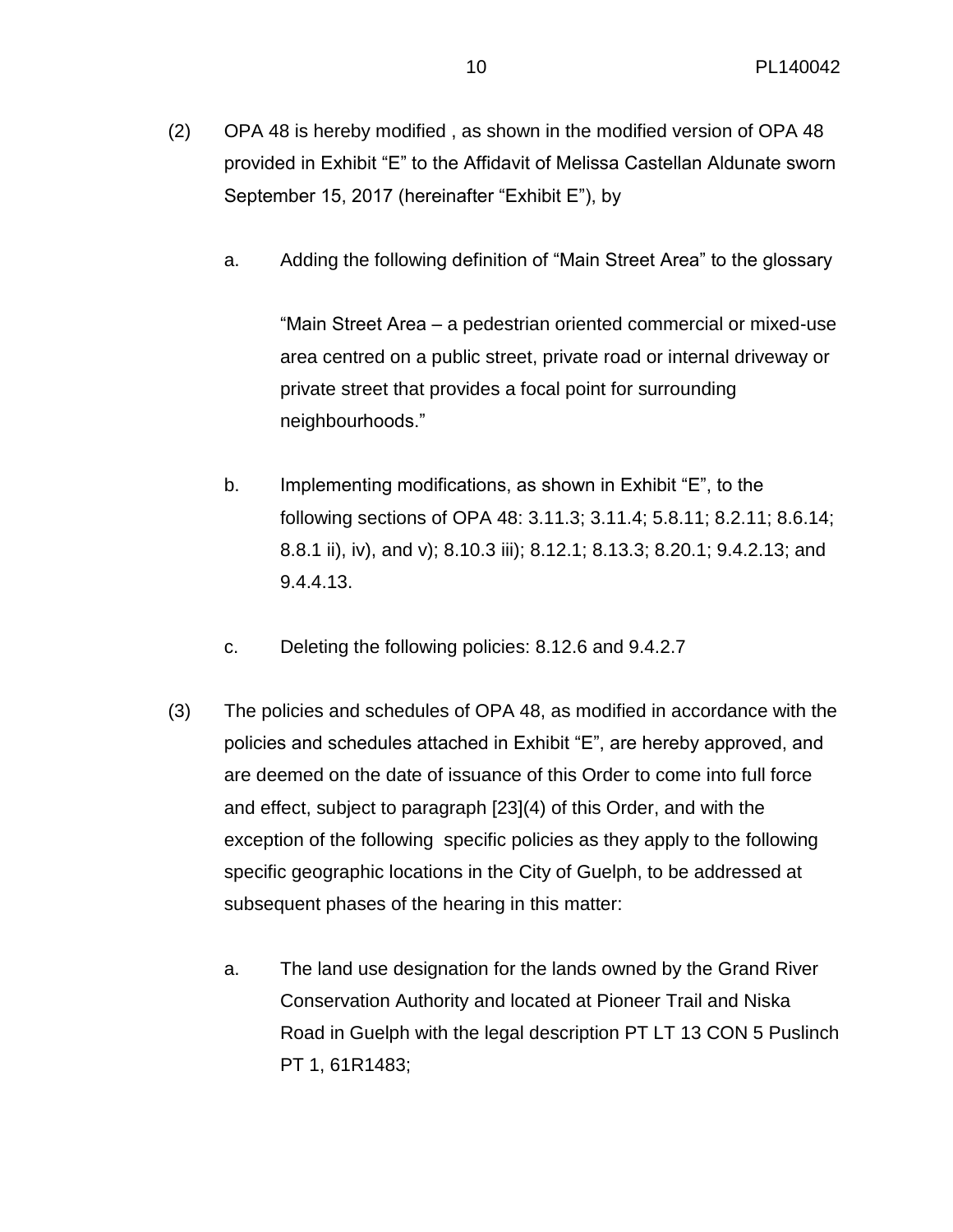- b. Policies 3.11.3, 3.11.7, 8.10.3(i), 8.12.2, 8.6.1, 8.6.2, 8.6.10, 8.6.13, 8.6.14, 9.4.2.6, 8.13.6 and 8.23.2 only as they apply to lands located at lands known municipally as 35 and 40 Silvercreek Parkway South;
- c. Policies 3.11.5, 3.11.6, 3.11.7, 8.6.1, 8.6.2, 9.4.2.2, 9.4.2.3, and 9.4.2.6 only as they relate to lands known municipally as 115 Watson Parkway North (formerly 72 Watson Road North), 1750 Gordon Street, 84 Clair Road East, 124 Clair Road East, 158 Clair Road East, 174 Clair Road East, 190 Clair Road East, 202 Clair Road East, 960-1045 Paisley Road, 297-299 Eramosa Road, 111- 191 Silvercreek Parkway North, 35 Harvard Road, 160, 170, 200 and 210 Kortright Road West, and 98 Farley Drive; and
- d. The potential addition of policies related to student housing only as they relate to those portions of the Gordon Street and Stone Road Intensification corridors identified on the map attached to the Notice of Appeal letter of Abode Varsity Living Inc. dated December 16, 2013.
- (4) The Board withholds its order only with respect to Item 48, Policy 7.3.7 of OPA 48, subject to the outcome of a motion to be brought on behalf of one of the parties, Dr. Hugh Whiteley, on or before November 21, 2017 to be heard on a date to be set by the Board.

[24] The Board approves the Procedural Order attached as Exhibit B of the Affidavit of Ms. Aldunate sworn September 15, 2017, with the exception of Issue 1 in the Niska Road Lands Phase at page 12 of the Procedural Order, for which the Parties will providing alternative wording on or before November 6, 2017. At such time as the City shall advise the Board, and provide the amended wording of that Issue 1, the Procedural Order may then issue. If the Parties cannot resolve the wording for this